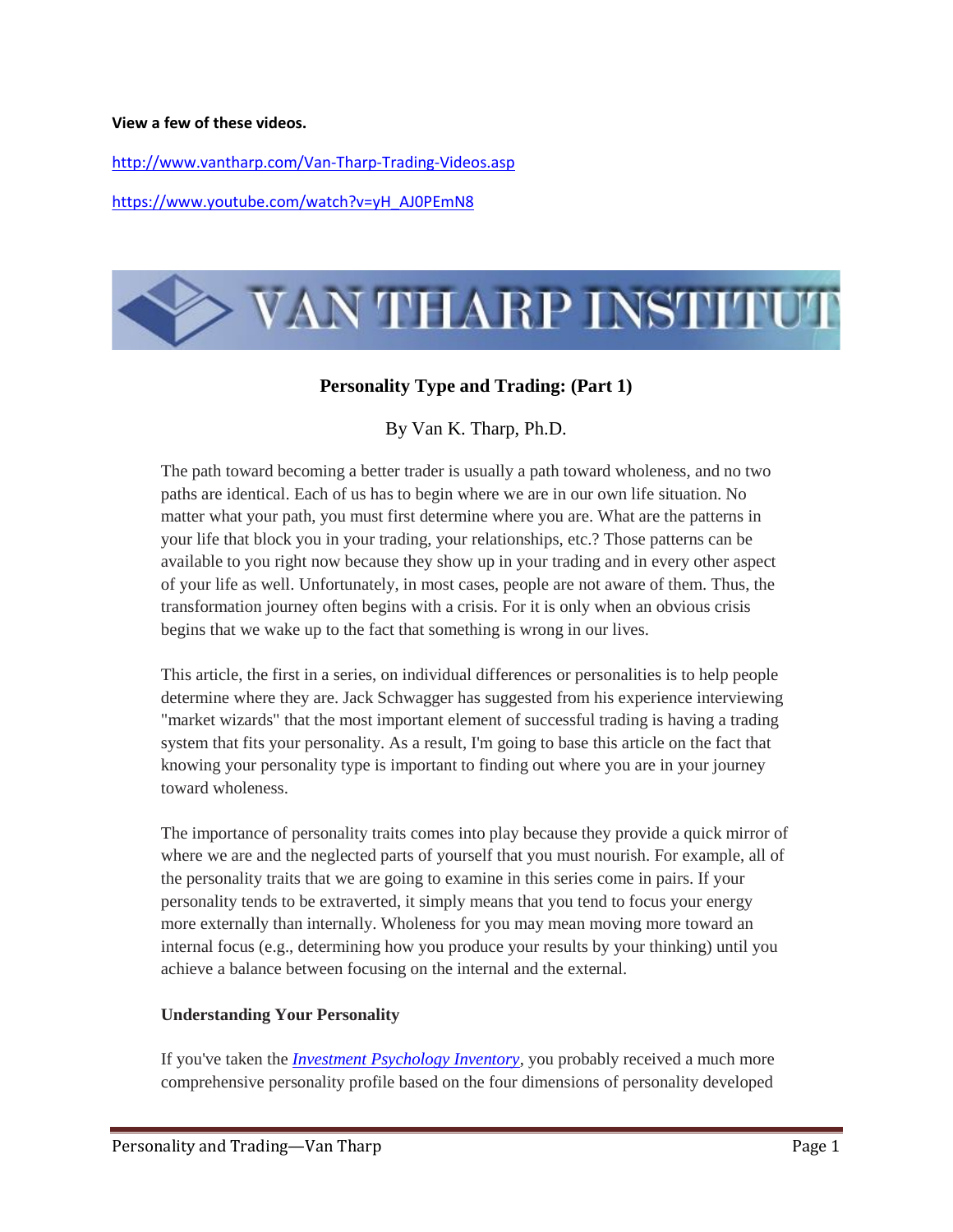by Carl Jung. These include introversion/extraversion, intuition/sensing, thinking/feeling, and perceiver/judger. When you evaluate someone along four dimensions, you arrive at 16 personality types instead of four. This is similar to the well-known Myers-Briggs profile.

If you haven't taken the *[Investment Psychology Inventory](http://www.iitm.com/products/course/profile.htm)*, you have two choices. Take the profile and find your personality type and determine your strengths and weaknesses for trading. Or, as a second solution, you can got to the following web site to get a basic Myer-Briggs type test for free: [http://www.humanmetrics.com/cgi-win/JTypes2.asp.](http://www.humanmetrics.com/cgi-win/JTypes2.asp) When you get your type, look it up on [www.google.com.](http://www.google.com/) The sites you find will tell you a lot about yourself. And in this eight part series, we'll tell you how your type relates to trading.

Three personality types—the ENTJ (known for their ability to develop strategies), the INTJ (known for their scientific reasoning), and the ISTJ (the trustee type person)—combined should constitute about 12% of the population. However, at this time these three groups represent 50.1% of our current sample. The NTs constitute 45.6% of our sample, probably because these people are always attempting to improve themselves.

Given these interesting developments, we can discuss the four Jungian elements of personality, and how they combine to form cognitive processing modes and temperaments. We can also discuss how these modes and temperaments are related to trading success.

Most of us give little thought to how we process and perceive information in order to make sense out of what is happening. Yet dramatic differences occur in how people perceive and interpret what goes on around them. And these differences lead to dramatic contrasts in behavior and personality.

The next step in this series on personality type and trading we will examine the four dimensions of personality developed by Carl Jung and how each of them might influence you as a trader.

Sources:

Jung, Carl G. Psychological Types. Collected Works of Carl Jung, Volume 6. Princeton, NJ: Princeton University Press, 1971. Originally published in 1923.

Myers, I. Manual: The Myers-Briggs Indicator. Palo-Alto, CA: Consulting Psychologists Press, 1962.

#### **Personality Type and Trading: (Part 2)**

By Van K. Tharp, Ph.D.

The next few parts of this series on personality type and trading will examine the four dimensions of personality developed by Carl Jung and how each of them might influence you as a trader: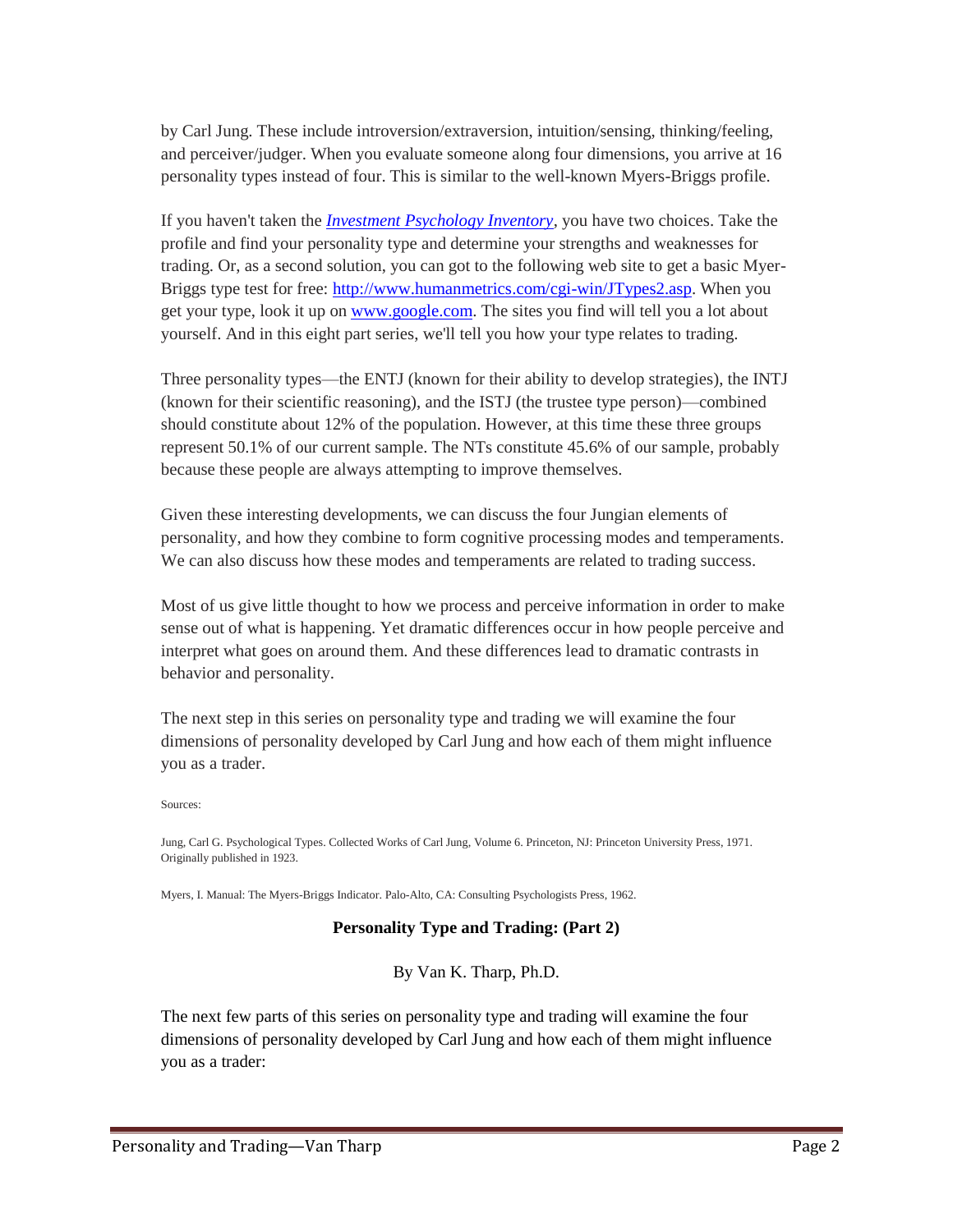- 1) Introversion/Extraversion
- 2) Sensation/Intuition
- 3) Thinking/Feeling
- 4) Judgment/Perception

First we will look at **Introversion/Extraversion**.

**Introversion/Extraversion (I vs. E)**. Jung believed that human beings have a preferred attitude, being either introverted or extraverted. Although we think of these two terms as describing whether someone is socially oriented or not, that was not Jung's original focus. Instead, the extravert has a focus on the outer, physical world, while the introvert has a focus on the inner, psychological world. However, very few people are purely "introverted" or "extraverted." Instead, they apply an inward directed focus in some situations and an outward directed focus in others. (This will become more understandable later when I discuss cognitive styles and trading.)

An introverted trader, for example, would focus on his own subjective world primarily on concepts and ideas. His inner thoughts would predominate. This type of trader would tend to focus on how they produce their own results. That does not mean that they cannot be very social and likeable. It just means that their attention is directed toward the inner world. Only about 25% of the population is thought to have primarily an introverted focus, but 57.9% of our sample has such a focus. In contrast, 75% of the population is thought to have an extraverted focus, but extraverts only represent about 42.1% of our sample.

Extraverted individuals tend to focus on the outer, physical world—actions, objects and persons. People, things, the environment, their career, the market and their achievement are their primary focus. The extraverted trader, for example, would search for solutions outside of himself to become more successful. Since 75% of all people have an extraverted focus, most traders—especially those with an extraverted focus—tend to be concerned with what system they can develop to become more successful or with how they can change their system to become more successful.

Extraverted people tend to be energized by other people, by a party, or by crowds in the big city. If their extraversion runs to an extreme they may risk losing their own sense of identity. For example, if an extraverted trader loses all his capital, and he has identified himself as a trader, then that loss could result in a total mental collapse.

The internal/external focus has little to do with trading success--at least in our sample. About 7% of the introverts had outstanding trading records as compared with 8% of the extraverts.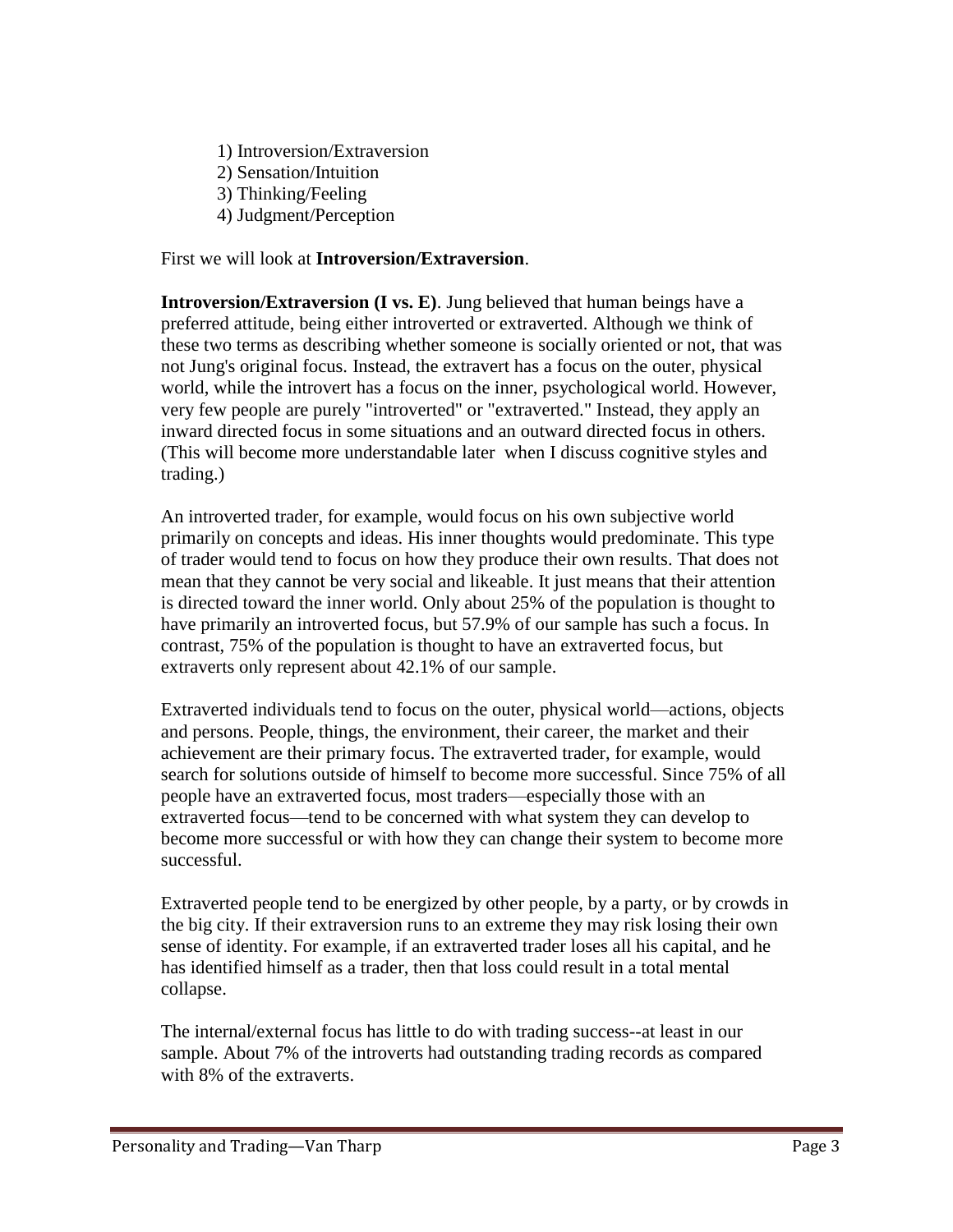Introversion and extraversion both exist in each individual. Most people can move flexibly between both orientations. However, Jung proposed that when the individual is unaware, the non-dominant orientation would tend to emerge from the unconscious.

## **Personality Type and Trading: (Part 3)** By Van K. Tharp, Ph.D.

We have already learned about Introversion/Extraversion (I vs. E). Continuing with our series, we will explore the other three dimensions:

- Sensation/Intuition.
- Thinking/Feeling and
- Judgment/Perception.

**Sensation/Intuition (S vs. N)**. The two perceptual functions are sensation and intuition. The sensation orientation involves using the five senses—seeing, hearing, touching, tasting and smelling—to convey a concrete reality. It is the function that receives information, from the inner, subjective world and/or the outer, physical world. Sensation is very connected to the present moment. While 75% of the population is thought to be sensation dominant, only 39% of our sample is sensation dominant.

In contrast, intuition is what Jung called "perception by the unconscious mind." The key characteristic of intuition is imagination. It involves "seeing the big picture" and "imagining what is possible." It also involves moving out of the present and encompassing both the past and the future to determine what is possible. Although 25% of the population is thought to be intuition dominant, 61% of our sample is intuition dominant.

The intuition function seems to contribute more to success than any other Jungian function or quality. We had 31 traders in our sample with outstanding trading records. Among this group, 26 of them were intuition dominant, while only five of them were sensation dominant. Thus, awareness of the big picture may be very important to successful trading.

**Thinking/Feeling (T vs. F)**. The two judgmental functions are thinking and feeling. Thinking involves logical thought processes entailing cause-and-effect reasoning. It facilitates cognition and judgment. In this particular style, people are concerned with facts, reality, experience, specifics, and the "here and now." Everything is concrete and sequential. When people make decisions by thinking, they tend to weigh all the pros and cons in a sequential way and then make a decision. However,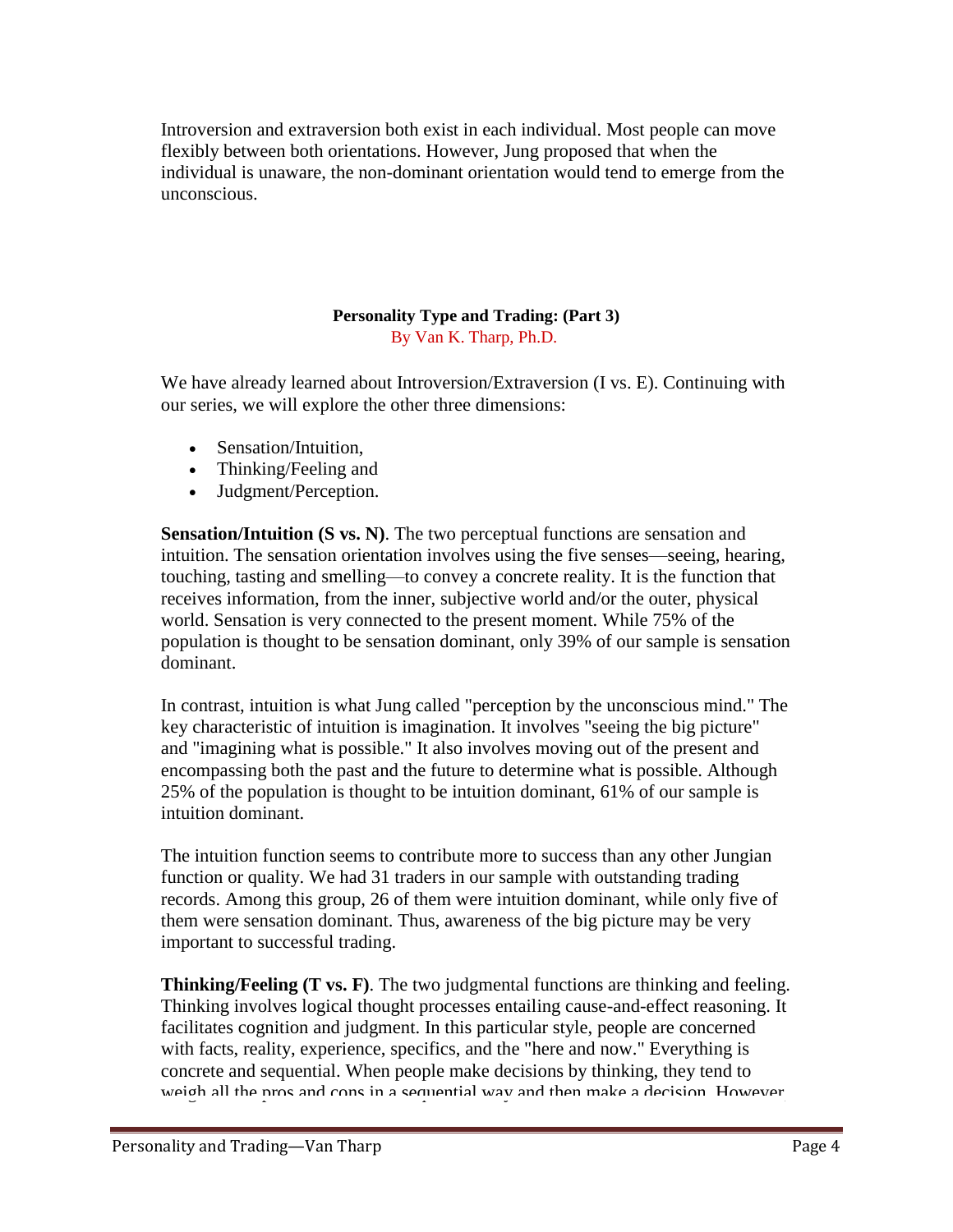when trading decisions involve pure "thinking," the trade is usually gone before the decision is made. Interestingly enough, people generally make decisions based upon thinking, but they act based on feelings.

Feeling involves making decisions by means of value judgments. It allows us to determine if a thing is important or not. It involves subjective, personal values. Does the person like or dislike it? What is the impact on a person? Is it strong enough to act upon?

If thinking is highly developed in an individual then feeling would be much less developed and vice versa. And you can probably guess that it takes a lot of "thinking" to develop a trading system, but it takes "feeling" to execute the system. Thus, you must be well-balanced in order to trade well. About 50% of the population tends to be thinking dominant while the other half tends to be feeling dominant. In our sample, 57% was thinking dominant, while 43% was feeling dominant.

Top traders in our sample were much more likely to be thinking dominant (by a 6 to 1 ratio) than feeling dominant. However, thinking dominant traders as a whole were more likely to be losing traders than were feeling dominant traders. My guess is that the top traders show a good balance between thinking and feeling, yet are thinking dominant.

**Judgment/Perception (J vs. P)**. The last dichotomy is very deceptive, in that the names used, judger and perceiver, do not adequately describe the two processes involved. This dichotomy refers to the amount of closure a person needs in handling their affairs. Judgers, the first category, want closure, wanting everything organized and in its place. In contrast, perceivers prefer fluidity by keeping their options open.

The Judger is apt to feel a sense of urgency until a decision is made. They establish deadlines and take them seriously. Judgers tend to believe that work comes before all else—rest or play. Thus, judgers will do all sorts of preparation, maintenance, and cleaning up afterward with respect to their work. About half the population tends to have a bent toward closure and thus be judgers. However, about 72% of our sample showed this type of dominance.

Perceivers tend to be "go with the flow" type people. They resist making a decision, always wanting, and waiting for, more information. Thus, when they finally do make a decision, there is always a sense of uneasiness and restlessness. Perceivers tend to be more playful and easy-going than their counterpart. They want their work to be enjoyable. However, they can also become so caught up in a work project that they totally forget about time and everything else. About half the population is this way. I would expect that people who have trouble making a decision would stay away from trading. And, indeed, only 28% of our sample were perceivers.

These four dichotomies can be used to describe 16 different personality types, as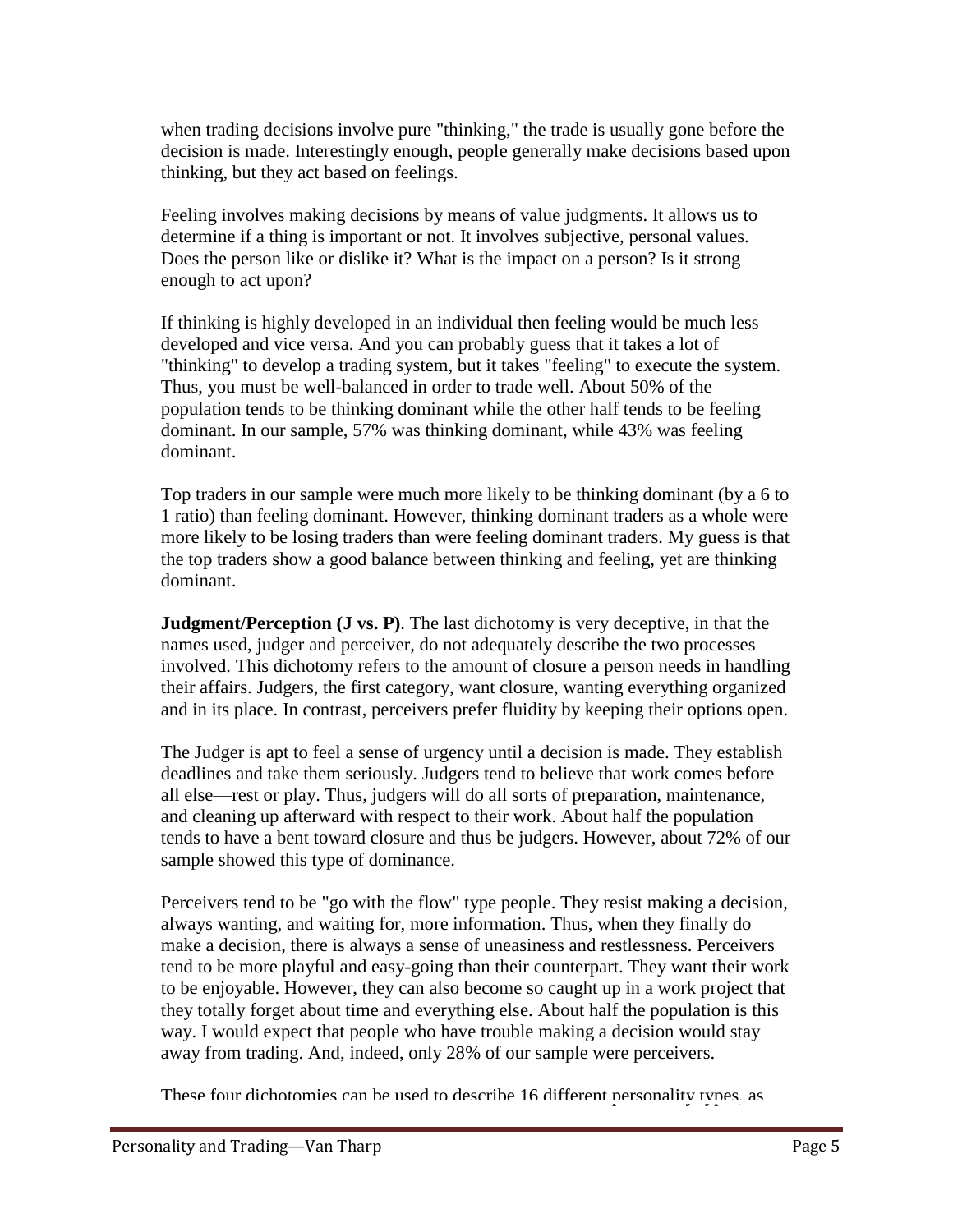described by Isabel Myers and her mother, Katheryn Briggs. The so-called Myers-Briggs test divides people into 16 different types, ISTJ, ISTP, ESTP, ESTJ, ISFJ, ISFP, ESFP, ESFJ, INFJ, INFP, ENFP, ENFJ, INTJ, INTP, ENTP, and ENTJ. In some ways, I dislike this test because it does tend to put people into psychological boxes. So rather than going into each of the 16 types, we will begin to look at eight cognitive styles and four temperaments. I will describe each type and give you my opinions about how it functions in the process of trading or trading system development.

#### **Personality Type and Trading: (Part 4)** By Van K. Tharp, Ph.D.

## **The Cognitive Modes**

The eight cognitive styles are combinations of what Carl Jung thought of as the four mental functions (sensing, intuiting, thinking, feeling) combined with either an internal (introverted) or external (extraverted) orientation. The relative strength of these eight modes within your personality determines how you process information and make sense out of your life.

Some of these modes of functioning will be very familiar and comfortable. Yet, when I explain other styles, you may wonder how anyone could function that way. These unfamiliar cognitive modes are the ones you have failed to develop because they do not align with the core beliefs you developed about yourself (and your relationship to the world) as a young child. At the end of each description you'll see a rating scale going from one (it's very strange) to seven (it's very comfortable). Think of the number that you believe best describes your comfort level with that mode of functioning.

Most people only develop a few of the eight modes and are unaware of their full potential as human beings. Of course, we all use all eight modes, but the less developed, more rudimentary ones reside only in the unconscious mind. None of these modes showed a strong correlation with trading success, suggesting that each may be important in some way. This week we begin with the first two of the eight modes: Sensation, introverted and extroverted.

**Introverted Sensation (IS).** IS is the cognitive mode that allows us to be in touch with our bodies. Through IS people are able to sense the rhythms of their bodies. You become aware of how alert you are, how much energy you have, and if any particular part of your body needs attention. For example, the ideal diet for you simply amounts to paying attention to your body. Eat whatever you seem to crave, and then notice what your body's reaction is to that food. If you have reasonable introverted sensation, then you will know your body's response to each food after you've eaten it. Once you know your body's response, then it will teach you exactly what you need to eat to attain the ideal nutrition for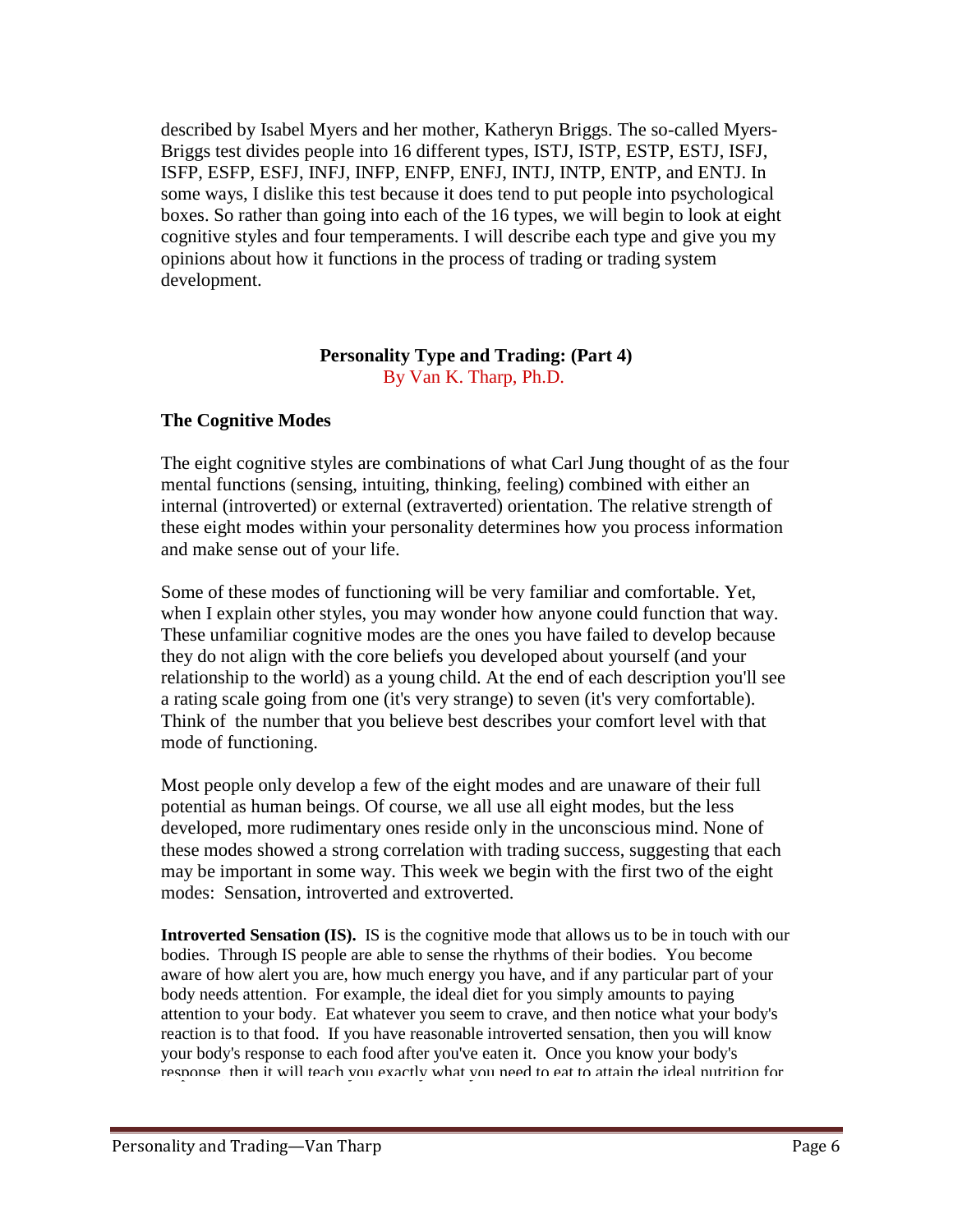your body. Unfortunately, this only works when you have fairly well developed IS.

One of the market wizards, when he first attended our *Peak Performance 101*workshop, told me that he was very attuned to stress in his body. He said that whenever it seemed to develop, it always started in his fingertips and then worked its way up his arms and into his body. I suggested that since he was so attuned to the inner sensations of his body, he should simply use the sensations as a signal to back off and relax. Subsequently, he reports that he just does not experience stress any more. This, to me, is IS at its best as utilized by a market wizard.

I believe that IS is critical to the trading task of self analysis. If you tend be lax doing selfanalysis, then it may be because you have not developed this particular cognitive mode.

Please record how comfortable you feel with Introverted Sensation. A rating of one means it seems very strange, and you have trouble imagining anyone could do it. Four means you know you do it sometimes, but it is probably just an average skill for you. Seven means it seems very comfortable for you, and it is something you do all the time.

1 2 3 4 5 6 7

If you are weak in IS, start some exercises in which you pay attention to your body. Spend half an hour each day, lying down with your eyes closed. Explore your whole body for feelings and notice what is there that you've missed. Also while you are at your computer or observing the market, notice any tensions or unusual feelings you have in your body. Whatever you notice in either exercise, do something about it. If you're tense, stretch it out or practice relaxing or meditating.

**Extraverted Sensation (ES).** People who use a finely developed ES find it easy to note details and be in tune with their environment. ES processing connects people to the physical aspects of life—the sights, sounds, touches, aromas, and tastes of the physical world. It allows one to appreciate sexual contact, the beauty of a symphony, or the art in a fine painting. People with a highly developed ES typically have good memories, since they record details accurately and have no difficulty remembering them accurately.

Everyone uses ES, but there is a big difference between discerning the difference between a red and a green traffic light (a basic survival skill) and noticing subtle shades of differences in a family of colors. People with highly developed ES skills can match the exact shade of red and grey in the couch in a room from memory and come home with a paint color that works perfectly. Those with average skills would probably have to take a swatch of the fabric with them, while some of you may have trouble matching the colors even with the swatch in front of you because "all those reds look the same."

ES skills extend to all of the senses. For example, can you identify a wine just by tasting it? Or can you recognize people when they enter the room just by their smell? Or can you recognize someone you haven't been with for years just by hearing their voice?

Good ES skills are essential for anyone who must be accurate with details or concrete facts. It is essential for a craftsman or a CPA. ES skills help us keep our feet on the ground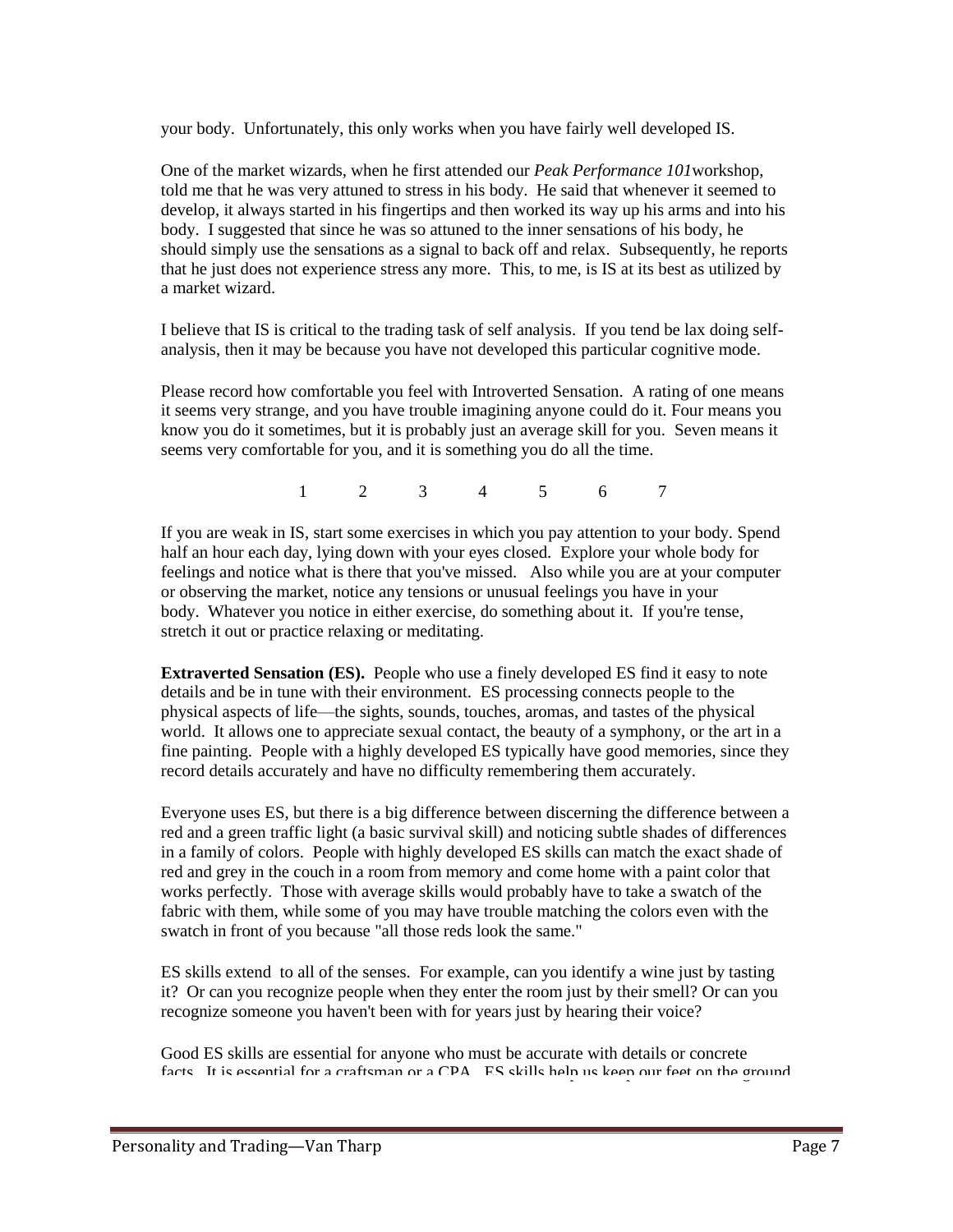and our mind in the present moment.

You can probably imagine how important ES skills are for any sort of pattern recognition in the market. If you expect to be able to react to certain market conditions, because you've experienced them before, then you need well-developed ES skills. However, ES skills showed a slight negative correlation to trading success.

Once again record how comfortable you feel with this particular mode of interaction.

1 2 3 4 5 6 7

To improve your ES skills, you must ground yourself in the present moment. When you are talking with someone, notice all of the specifics of what they say. Practice repeating what they say back to them, repeating as many details as possible. They'll usually be very flattered that you have listened to them so closely.

Learn to identify the aromas and tastes of various herbs and spices. Memorize different shades of colors until you can verbalize them on sight. Listen to a band play and pick out how different the music is from instrument to instrument. Or look at daily bar charts, bar by bar until you can recognize every market just by looking at a small sample of bar charts and can say, "Oh, that's a chart of soybeans in April 1997."

Next we will cover Intuition, both introverted and extroverted modes.

#### **Personality Type and Trading: (Part 5)** By Van K. Tharp, Ph.D.

# **The Cognitive Modes Continued**

As I pointed out, some of these modes of functioning will be very familiar and comfortable to you, while others may leave you wondering how anyone could function that way. At the end of each description you'll see a rating scale going from one (it's very strange) to seven (it's very comfortable). Think of the number that you believe best describes your comfort level with that mode of functioning.

Most people only develop a few of the eight modes and are unaware of their full potential as human beings. Of course, we all use all eight modes, but the less developed, more rudimentary ones reside only in the unconscious mind. None of these modes showed a strong correlation with trading success, suggesting that each may be important in some way. Previously, we covered the first two of the eight modes: sensation introverted and sensation extroverted. Now, we will cover the two modes of intuition.

**Introverted Intuition (IN)**. According to Jung, IN provides us with a variety of perspectives for viewing life. When this skill is highly developed, a person can use these multiple perspectives almost simultaneously. It allows people to connect with the endless images of the unconscious and to make inductive leaps, revealing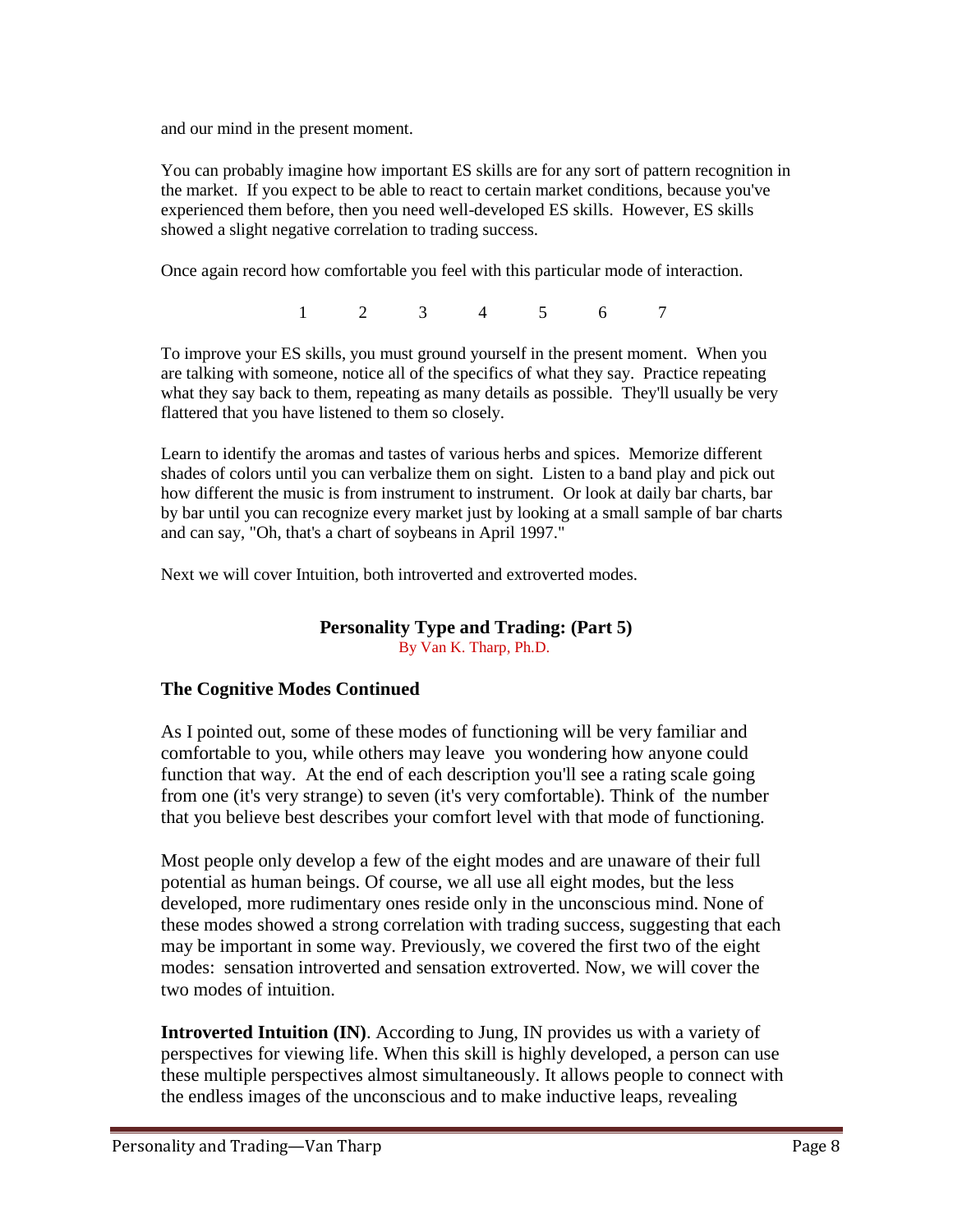creative connections between ideas and symbols. It is one of the required modes of operation for anyone who is involved in developing a theory: philosophers, theoretical physicists, and those few people who are good at developing new ideas about how the market works.

Introverted intuition is especially valuable in allowing problems or situations to be viewed from multiple perspectives. For example, when you are having difficulties in trading, IN will allow you to view it from your own perspective, from a dissociated (watching yourself) perspective, from the perspective of a trader who has the opposite side of a position from you, from the perspective of a hypothetical Super Trader—anything you want. It is a very valuable mode of operation. IN skills showed a slight positive correlation with trading success.

Record how comfortable you feel with this particular mode of interaction.

1 2 3 4 5 6 7

To develop IN skills, I would suggest you practice role playing. For example, relive an argument or discussion from the other person's point of view. Take a perspective that is entirely different from the one you usually hold.

**Extraverted Intuition (EN)**. The EN processing skill helps people see the possibilities in a situation. For example, when you look at a chart pattern and suddenly become aware of something else going on in the market, you are using EN skills. When you think about a particular day in the market and can recall generally what was going on, without remembering any specific details, you are using EN. In other words, when you have an overall impression of something, yet are hardpressed to give details, then you are using EN. It is this cognitive mode of processing information that gives us our hunches.

People with highly developed EN can easily come up with speculative or imaginative solutions to a problem. They can jump from the present condition to the outcome without considering a step by step process. They are great at brainstorming and continually come up with new ideas. More of our top traders showed EN dominance than any other processing mode.

Once again record how comfortable you feel with this particular mode of interaction.

1 2 3 4 5 6 7

To develop EN skills, I would suggest that you start following your hunches. Practice "guessing" what will happen in the market tomorrow. Imagine at least three scenarios that could dramatically change prices in a particular market tomorrow. Or try an exercise that we use in the Winning Systems Seminar: come up with at least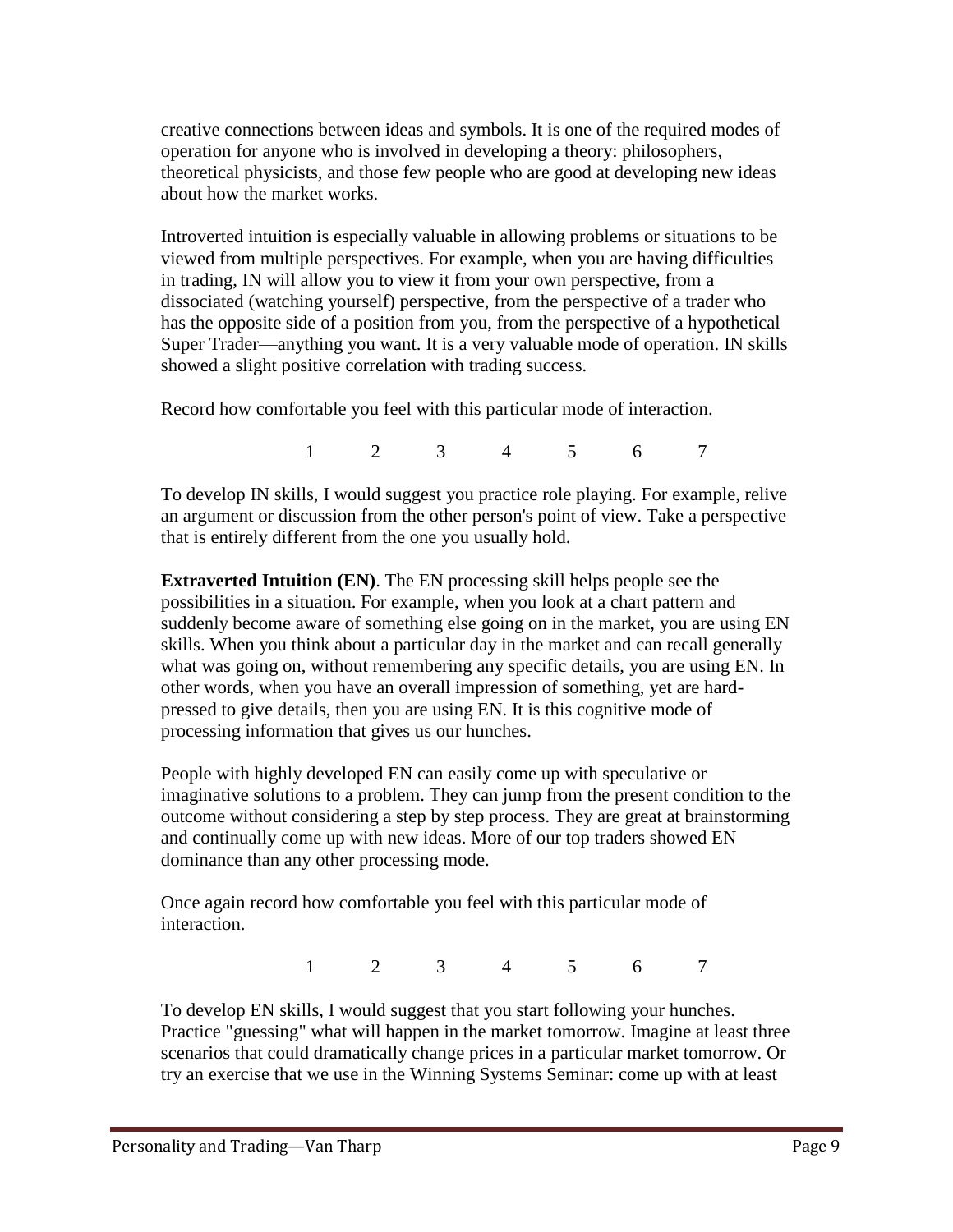ten new ways that you could represent market behavior (e.g., time versus price).

We have covered a lot of information thus far in this series. We will continue with this topic, picking up with the analysis of the other four remaining modes, thinking and feeling in both introverted and extroverted forms.

## **Personality Type and Trading: (Part 6)**

By Van K. Tharp, Ph.D.

## **The Cognitive Modes Continued**

We have now covered four of the eight cognitive style combinations which Carl Jung categorized as the four mental functions (sensing, intuiting, thinking, feeling) combined with either an internal [introverted] or external [extraverted] orientation. The relative strength of these eight modes within your personality determines how you process information and make sense out of your life.

We have covered sensation introverted and sensation extroverted, and two modes of intuition. And we will continue with thinking and feeling in both introverted and extroverted forms.

**Introverted Thinking (IT)**. IT is a skill that helps people solve problems involving in concepts, ideas, or symbols. IT is the process involved in the logical manipulation of ideas, as in philosophical reasoning or mathematics. If you are good in mathematics, you probably have highly developed IT skills.

This skill is important in hypothesis testing. Thus, you might use EN to come up with a new concept about the market. However, IT skills would be important to test out that hypothesis to determine whether or not it would be profitable.

People for whom IT is highly developed usually begin problem solving with a strong conviction. For example, in developing a new market theory, you would probably begin with a strong conviction that such a theory exists.

Traders who rely strongly on IT also tend to work best by themselves. They can remain highly focused and carry an idea through to completion. These individuals are strongly concerned with expanding their knowledge and understanding of markets (and the world). They want to explain their reasoning and justify their conclusions.

More traders in our sample showed IT dominance than any other cognitive style and this skill was important to the top traders. However, if you exclude the top group, it showed a negative correlation with trading success—probably because IT skills are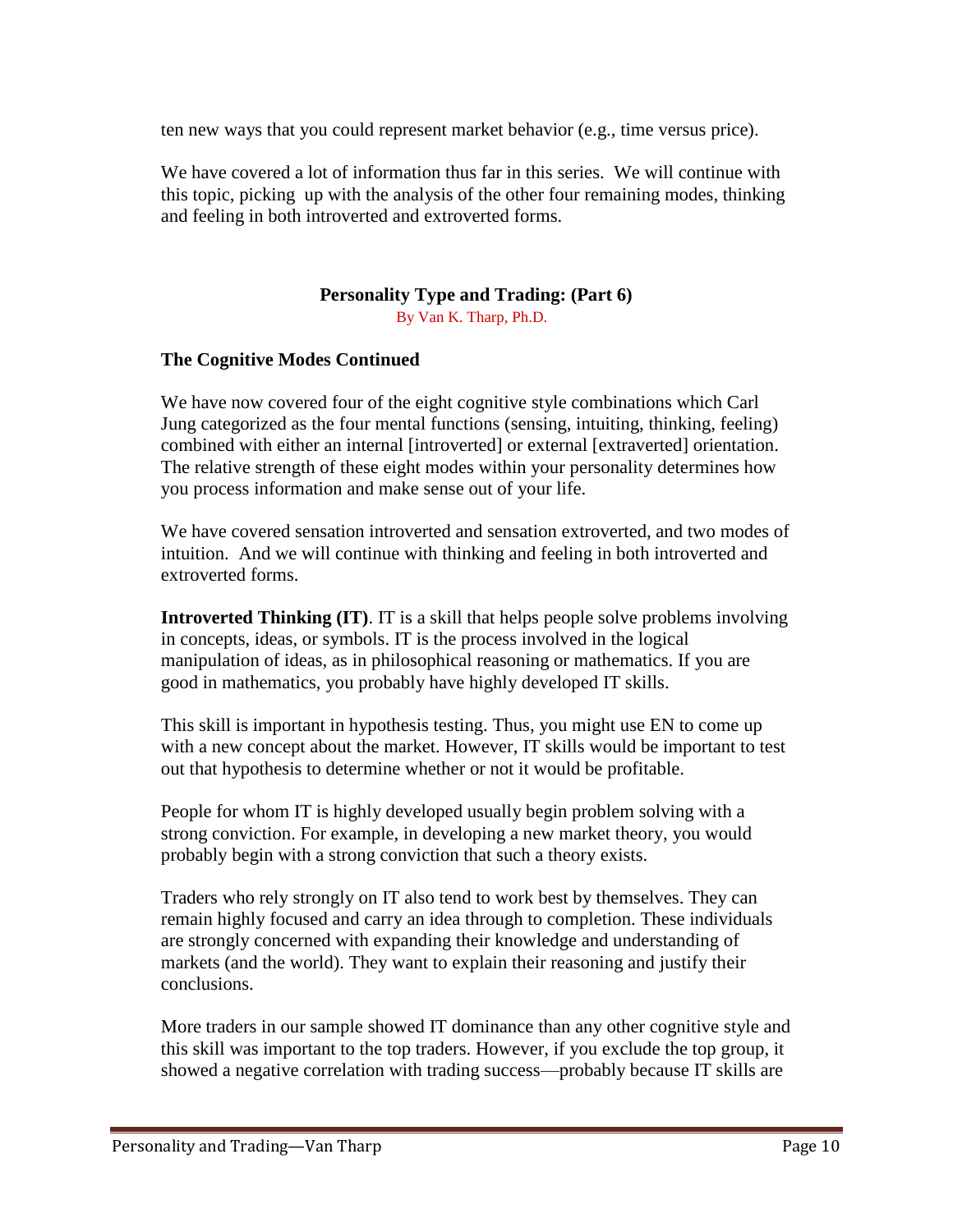useless without the ability to develop a useful hypothesis for trading.

Record how comfortable you feel with the IT mode of interaction by picking the most appropriate number below.

1 2 3 4 5 6 7

To develop IT skills, I would suggest that you take a math class (especially higher math) or a course in logic. Or find an area that interests you, such as a particular aspect of the market, and memorize the definitions of the concepts and terms. Once you've done that, compare and contrast the concepts so that you know how they are similar and how they differ.

**Extraverted Thinking (ET)**. When logical problem solving is connected to the external world, it is called extraverted thinking (ET). This mode of thinking allows one to take a problem and break it down into component parts. An extraordinary example of the ET mode is provided by Chuck LeBeau and David Lucas in their book,*Computer Analysis of the Futures Market.*<sup>1</sup> The authors break down the task of system design and development into component parts and then solve each part of the puzzle separately.

The ET mode is also used when one finds a goal to attain and then breaks down the attainment of that goal into distinct, sequential tasks, determined in part by their cause and effect relationships. For example, the task of becoming a proficient trader involves the tasks of self-assessment, self-transformation, system development, system testing, and then following the ten tasks of trading. I also used ET to develop that sequence.

Since personal problems can affect the type of system one uses to trade, I recommend that people do a complete psychological assessment, followed by a psychological clearing, prior to beginning the task of developing a system. Why? Because the system one might develop after clearing out any strong issues will probably be much more profitable than anything developed prior to the clearing. And, of course, one must develop and test a system before one can actually trade.

Generally, people with highly developed ET will determine a series of priorities through logic and reasoning. They will weigh the pros and cons of each possible solution before deciding what to do. ET is usually a methodical, step-by-step process in which each component is carefully considered. People with a strong ET cognitive process will usually have a strong code of conduct or system of rules about how to lead their lives. They tend to be focused and very efficient in getting the job done. Fairly well developed ET is probably essential for good trading if you are starting from the beginning. ET is also a cognitive skill that is highly developed in our top traders.

Record how comfortable you feel with the ET mode of interaction by picking the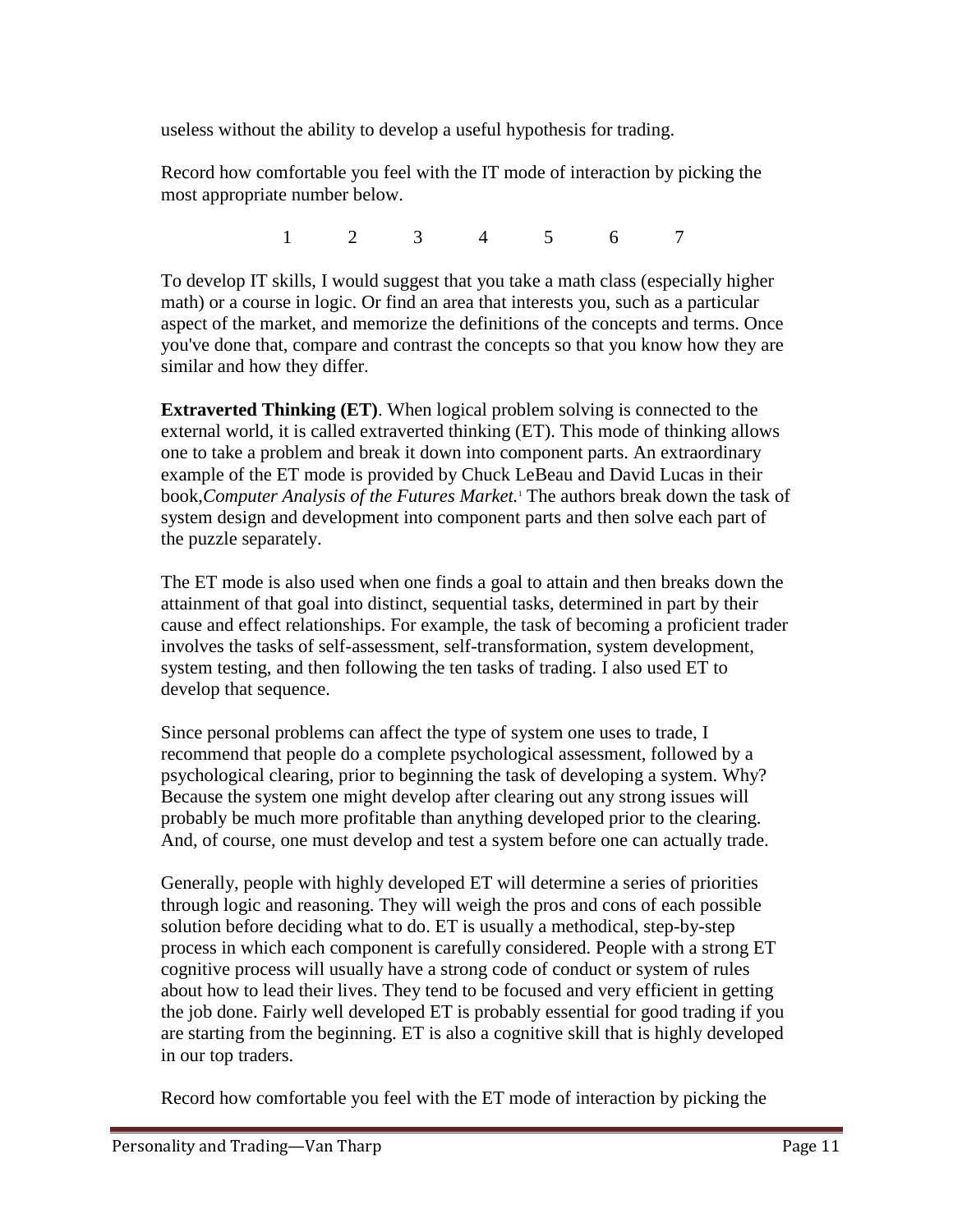most appropriate number below.

1 2 3 4 5 6 7

To develop ET skills, I would suggest that you make a list at the end of the day of what you would like to accomplish the next day. Determine the pros and cons of each task and then determine what order the tasks must be accomplished in order to make the most efficient use of your time.

**Introverted Feeling (IF)**. When one uses the IF mode of cognitive processing, one connects with the values and feelings deep within. Your inner values tend to rule your life. They may be personal, abstract (e.g., independence), spiritual, or even mystical. These values tend to strongly connect the person who uses them to what he or she likes and/or dislikes. For example, a person following the IF mode will tend to honor what is within more than what is outside of themselves. Thus, it usually takes IF processing to ignore the crowd and go with a "gut feel" about a trade.

A person for whom IF is highly developed will probably be a very poor systems trader, always preferring to go with internal feelings over external signals. This type of trading would probably only work if the person was so highly trained as to have very accurate internal feelings. In our sample, IF processing showed a negative correlation with trading success and it was seldom dominant among top traders probably because these people are not tuned into what is going on in the market.

Record how comfortable you feel with the IF mode of interaction by picking the most appropriate number below.

1 2 3 4 5 6 7

To develop IF skills, I would suggest that you take on a new project and complete it by only doing what you like to do. Consult only your own inner feelings for whether or not you like it. And thus proceed by only doing what you like to do. Avoid any other reasons for doing the project except to say, "I like it." Do not give in to group pressure and do not change your schedule or what you are doing to accommodate others.

**Extraverted Feeling (EF).** EF processing helps us connect to other human beings. Through it we are able to share their experiences and recognize their intrinsic value. It is a very important ingredient to developing significant human relationships.

EF processing always brings the "human" factor into the decision-making process. For example, EF dominant people tend to strongly adhere to the standards and values of the group to which they belong. Most institutional traders are selected because they have this quality. However, it probably has a negative correlation with successful trading. EF traders tend to be crowd followers. EF people tend to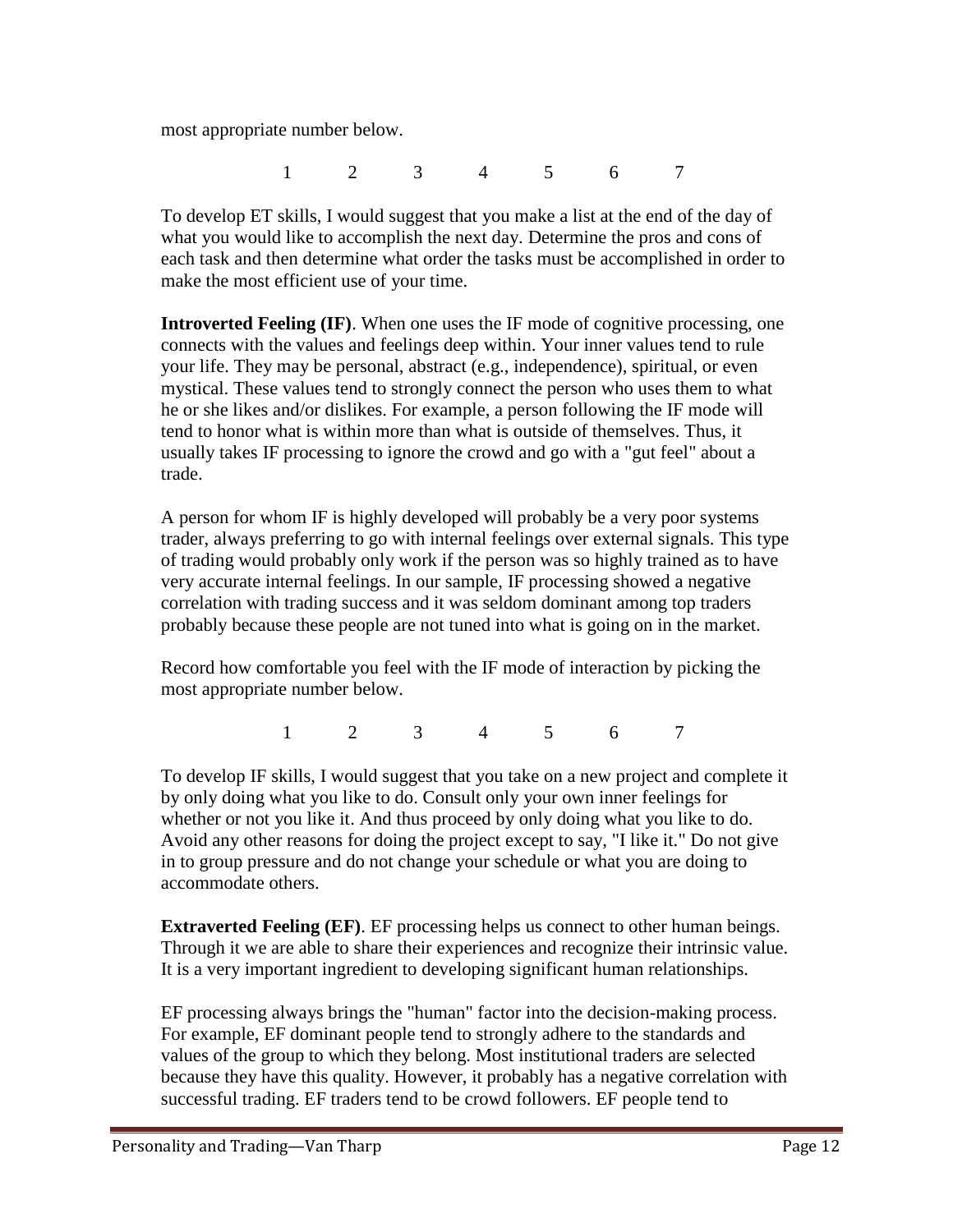suppress their own needs and desires in order to promote harmony because relationships tend to be of primary importance for them.

I would expect someone with dominant EF processing to be a poor trader. However, it showed a positive correlation with trading success in our sample. EF processing might be useful if other modes of processing were also highly developed (e.g., ET, IT, EN) because it could help a trader understand what other traders are doing without necessarily influencing how he trades. For example, a trader with highly developed EN skills might come up with some important insights about what is happening in the market. And if those skills are combined with strong ET or IF skills, it could result in excellent trading decisions.

Record how comfortable you feel with the EF mode of interaction by picking the most appropriate number below.

1 2 3 4 5 6 7

To develop EF skills, I would suggest taking on a project in which you continually place the needs and wants of others before your own. Change your plans to accommodate what others want. Take time to "be" with other people and show genuine concern for what is happening in their lives. Also, find ways to give sincere compliments and express your appreciation to others for what they do for you.

1 LeBeau, C. and Lucas, D. *[Computer Analysis of the Futures Market.](http://www.kickstartcart.com/app/netcart.asp?MerchantID=57613&ProductID=2772988)* 1992. An excellent book that breaks down the problem of trading system design into component parts and then deals with each problem separately. I highly recommend this book.

#### **Personality Type and Trading: (Part 7)** By Van K. Tharp, Ph.D.

So far in our continuing series on Personality Type and Trading we have covered a lot of ground. We have examined all of the various aspects of the Myers-Briggs personality profile and elements of these profiles related to trading.

In our last leg of the discussion we will begin with the **Four Temperaments**.

Psychologists David Keirsey and Marilyn Bates believe that an important basis of personality are four key temperaments. Looking from a mythological stand point, these correspond to the characteristics that Zeus told his gods to help man adopt. Dionysus was to teach man joy. Epimetheus was to give man a sense of duty, while Prometheus was to give man science. And, finally, Apollo was to give man the spirit of the gods.

**Dionysian Temperament:** The Dionysian Temperament occurs in those people for whom sensation (S) and Perception (P) are dominant. These SP people (ISTPs,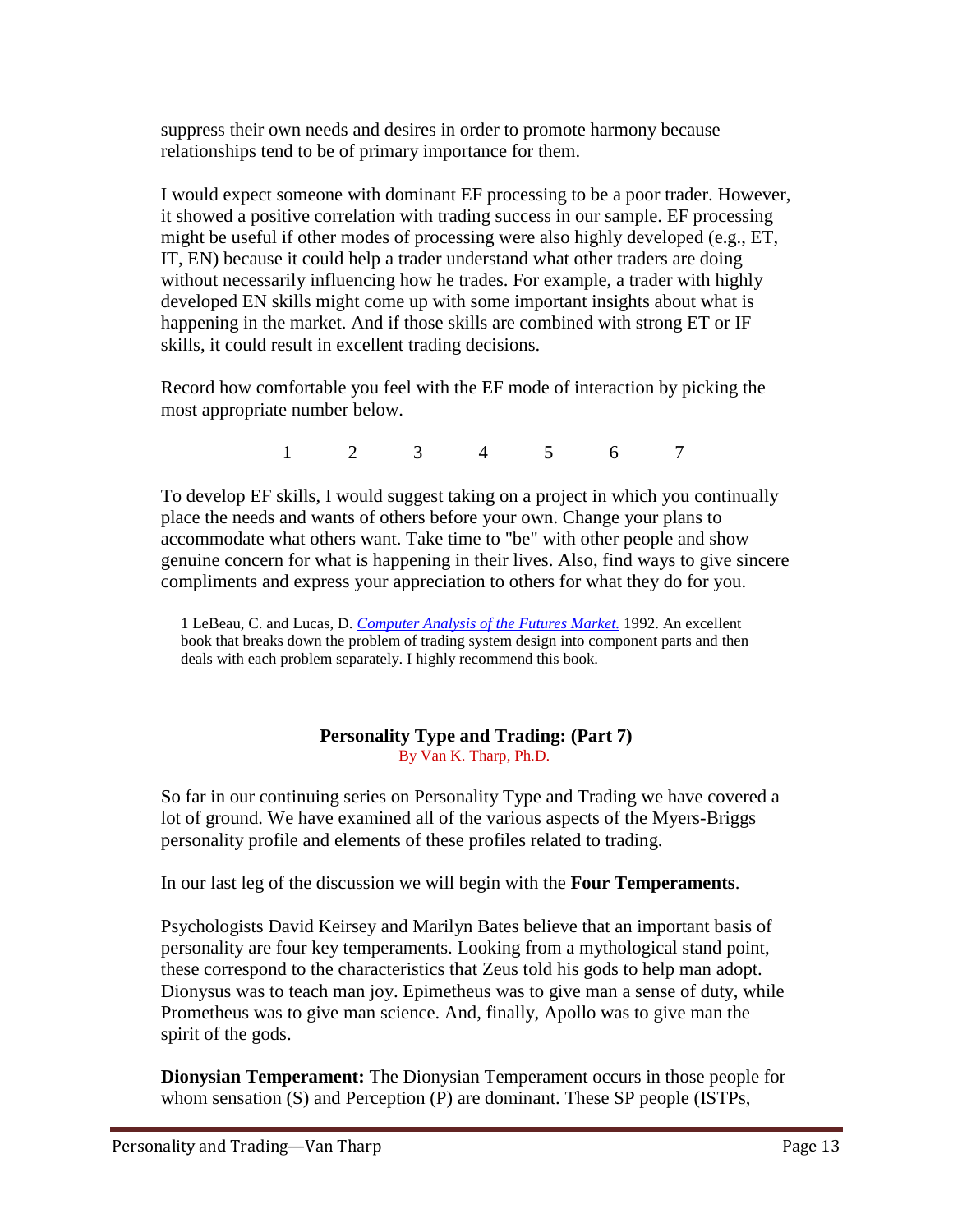ESTPs, ISFPs, and ESFPs) comprise about 38% of the population.

SPs tend to gravitate toward trading because they have a strong need for freedom and independence. They don't want obligations or to be tied down in any way. The ideal life is to do what he wants to do when he wants to do it. Action is the key for these people and they tend to be impulsive. Actually, they want to be impulsive because that gives them their free spirit and sense of aliveness.

People with this type of temperament work best in crises and they even will create a crisis just to make things more interesting. You can imagine what happens when this type of behavior is brought into the trading arena.

The Myers-Brigg's personality types for which we have little data include all four SP categories. In fact, although SPs constitute 38% of the population, they only represent about 8.3% of our sample. Why? First, I suspect that SPs do not last long as traders and those that have enough money to last for a while are not that interested in self-knowledge, just the action of being in the market. Thus, SPs will tend to gravitate toward very short-term systems in which the odds are definitely against them, but they are still willing to take their chances because that's where the action is. In fact, the SP probably could not do well with a longer term orientation, because that would just not fit his impulsive nature.

People with SP temperaments are good with tools. Thus, I would expect them to have the potential to work well with computers and thus do fairly well in that aspect of trading.

Record how comfortable you feel with the SP temperament by picking the most appropriate number below.

1 2 3 4 5 6 7

Although I do not recommend that one apply an SP temperament to trading, unless you want to forget about profits and just enjoy the action, the SP temperament is an excellent one to bring to many aspects of living. To develop more of this trait, I would suggest that you practice being much more spontaneous in what you do with your life. For example, pick one day each week in which you do everything just for the fun of doing it.

**The Epimethean Temperament:** The Epimethean Temperament occurs in people for whom the sensation (S) and judgement (J) qualities dominate. These SJs (ISFJs, ESFJs, ISTJs, and ESTJs) also constitute about 38% of the population. These people are dominated by a sense of duty. They exist primarily to be useful to the social units to which they belong.

Epimetheus was the husband of Pandora, who let all manner of ills escape onto mankind—old age, sickness, insanity, vice, and passion—when she opened her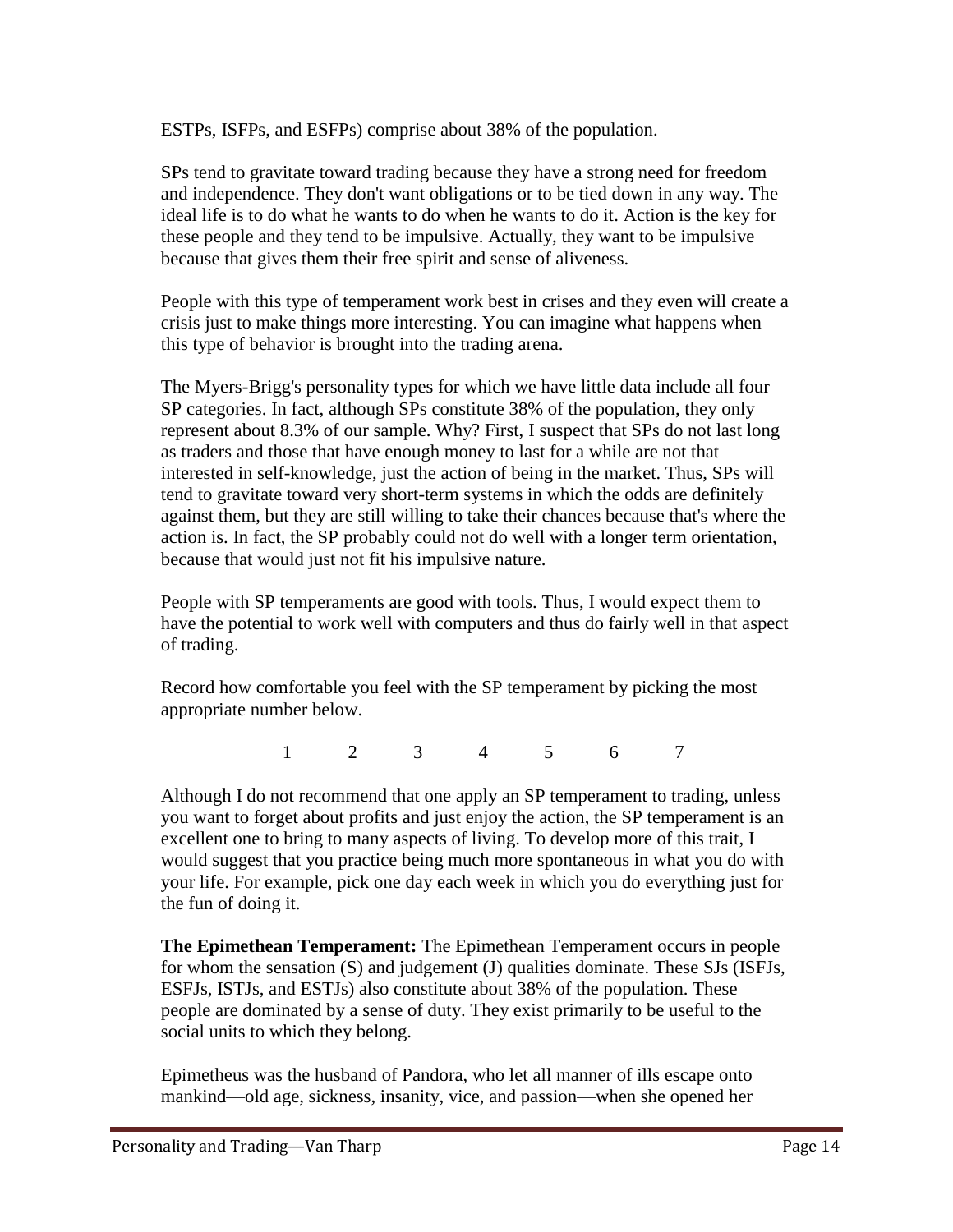famous box. Yet Epimetheus, although forced to endure the result of his wife's actions, steadfastly stood by her and remained devoted to her.

The SJ personality has a strong need to belong. But he must be the giver, not the receiver. He must earn his belongingness. As a result, I would not expect SJs to be that happy in the lonely world of trading unless they had a major social system for support (i.e., strong family support). However, the SJ might be quite content in an institutional trading situation.

However, the SJ personality is constantly seeking out what he is "supposed to do" to belong. They typically do well in school, because the rules are quite obvious. However, in the trading arena the "supposed to do" rules are not that obvious. In fact, if you ask enough people they will probably give you advice that is the exact opposite of what will produce trading success. Indeed, our sample of SJ traders produced below-average trading results. Nevertheless, the SJ usually has a very strong work ethic, which could help him overcome a lot of difficulties.

The SJ will shine in one of the ten tasks of trading—mental rehearsal. Why? The SJ is likely to envision all sorts of disasters and constantly be trying to figure out how to overcome them. Indeed, his personal motto is usually to be prepared. Unfortunately, much of his idea of being prepared involves following traditions (e.g., the "I go by the book" motto) and this also may not breed success in the marketplace.

Record how comfortable you feel with the SJ temperament by picking the most appropriate number below.

1 2 3 4 5 6 7

To develop SJ skills, develop a total disaster control plan for your trading. Think of anything and everything that could go wrong in your trading. And, if your list does not include at least 100 items, then you need to continue until you have that many. Once you have your list, then come up with three ways to either circumvent each disaster or to overcome it if it does happen.

## **Personality Type and Trading: (Final, Part 8)** By Van K. Tharp, Ph.D.

This is the final installation in the on-going series on Personality Type and Trading. We have examined all of the various aspects of the Myers-Briggs personality profile and elements of these profiles related to trading.

Psychologists David Keirsey and Marilyn Bates believe that an important basis of personality are four key temperaments. Looking from a mythological stand point,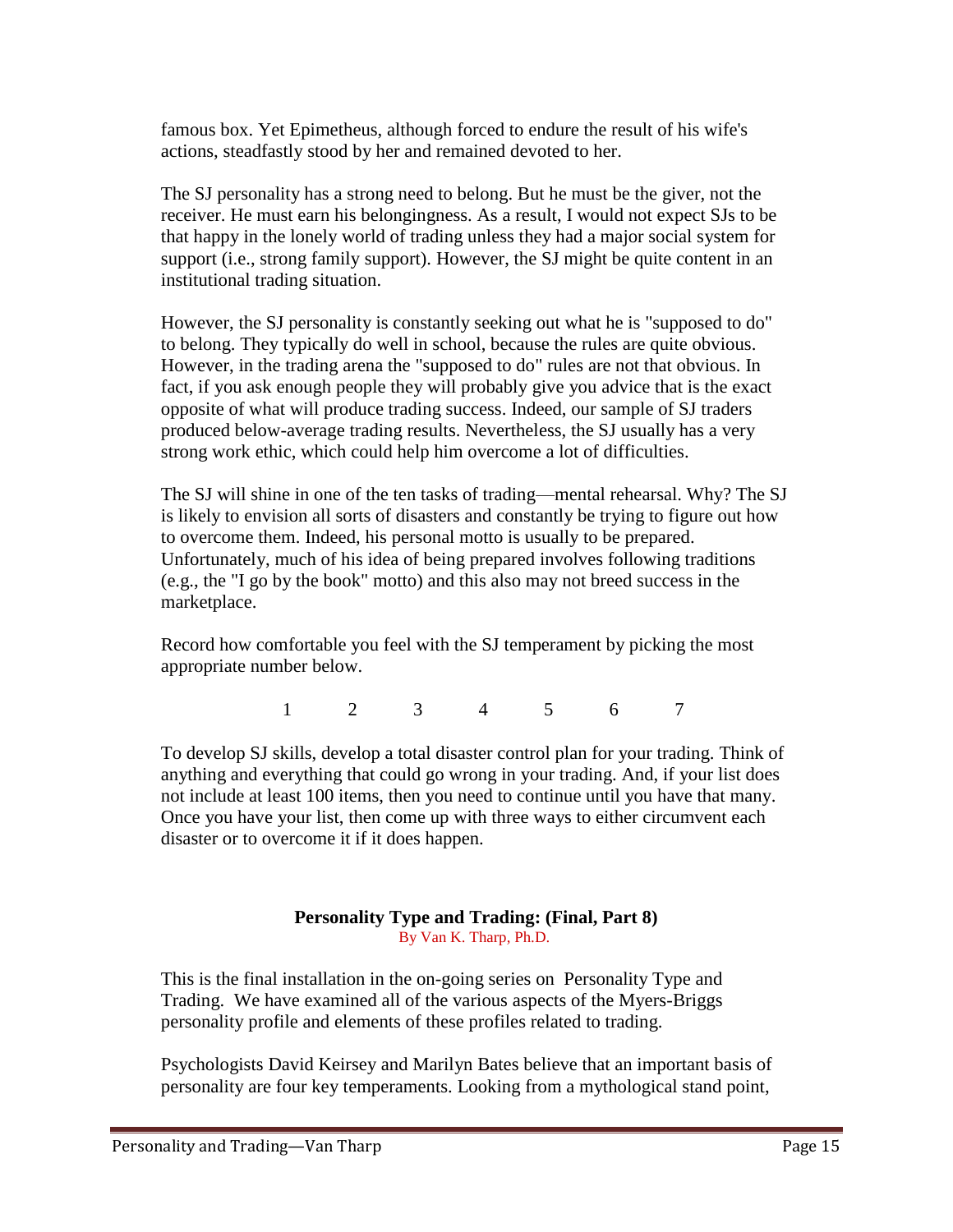these correspond to the characteristics that Zeus told his gods to help man adopt. Dionysus was to teach man joy. Epimetheus was to give man a sense of duty, while Prometheus was to give man science. And, finally, Apollo was to give man the spirit of the gods. We end this series with the final two.

**The Promethean Temperament:** The Promethean Temperament comes into being when the qualities of intuition (N) and thinking (T) are dominant. The NT temperament (INTP, ENTP, INTJ, ENTJ) is only found on average in about 2% of the population. As a result, NT people must grow up in an environment full of people who are usually quite different from them. For example, about one family in 16 would have both parents as Ns and only one in a thousand would have both parents as NTs.

The NT personality is looking for power over nature: to be able to predict, control and explain realities. Thus, the NT trader would be one who wants to predict, control and explain the markets, much of which is the antithesis of good trading. However, since his ultimate goal is to be a good/great trader, the issue is simply how to get there. He has a strong drive to continually improve (as opposed to the SPs drive to simply act). As a result, I would generally expect this group to produce more good traders than any other. Our data suggests this to be the case! First, we have a lot of data on the NT personality types. Although they only constitute about 2% of the population, NTs constitute 45.2% of our sample population—a truly amazing statistic. Among our NT traders, about 10% show outstanding trading records—a higher percentage than any of the other temperaments.

The NT is very self-critical. He badgers himself about his own errors. He taxes himself with the resolve to improve. If his pushing is used as a learning process, then he is bound to improve. However, the NT can easily get caught up in the perfectionist trap, which can prevent him from getting anywhere. For example, if the NT's self-criticism is tied into his/her self esteem, then he can become frozen into inaction or into repeating the same task because he is not satisfied with the results. However, I have found that NTs show tremendous improvement when they go through my private consultation program.

The NT is likely to know that recreation is important to his health and overall wellbeing. However, his play has little spontaneity or fun. Instead, NT play is an exercise in conquest and being the best. He does not allow himself to make any mistakes, logical errors, and yet, paradoxically, requires that he have fun because that's what people are supposed to do when they're playing.

The trader who is an NT will live his work. If markets stay open 24 hours, he is likely to try to follow the market for 24-hours just because the market exists and missing something might be making a mistake. He wants to be the best possible trader, so he will do whatever he can to be successful. He is extremely vulnerable to the "all work, no play" syndrome and this kind of attitude can lead to a very out-of -balance lifestyle.

The NT wants to be the scientific trader. They are drawn to occupations that have a logical understanding, in which they can master some new concept about trading or design some great new trading system. He has an inquiring attitude and deals with others in a straightforward, albeit cold, approach.

The NT generally focuses on the future, trying to figure out what might happen next. And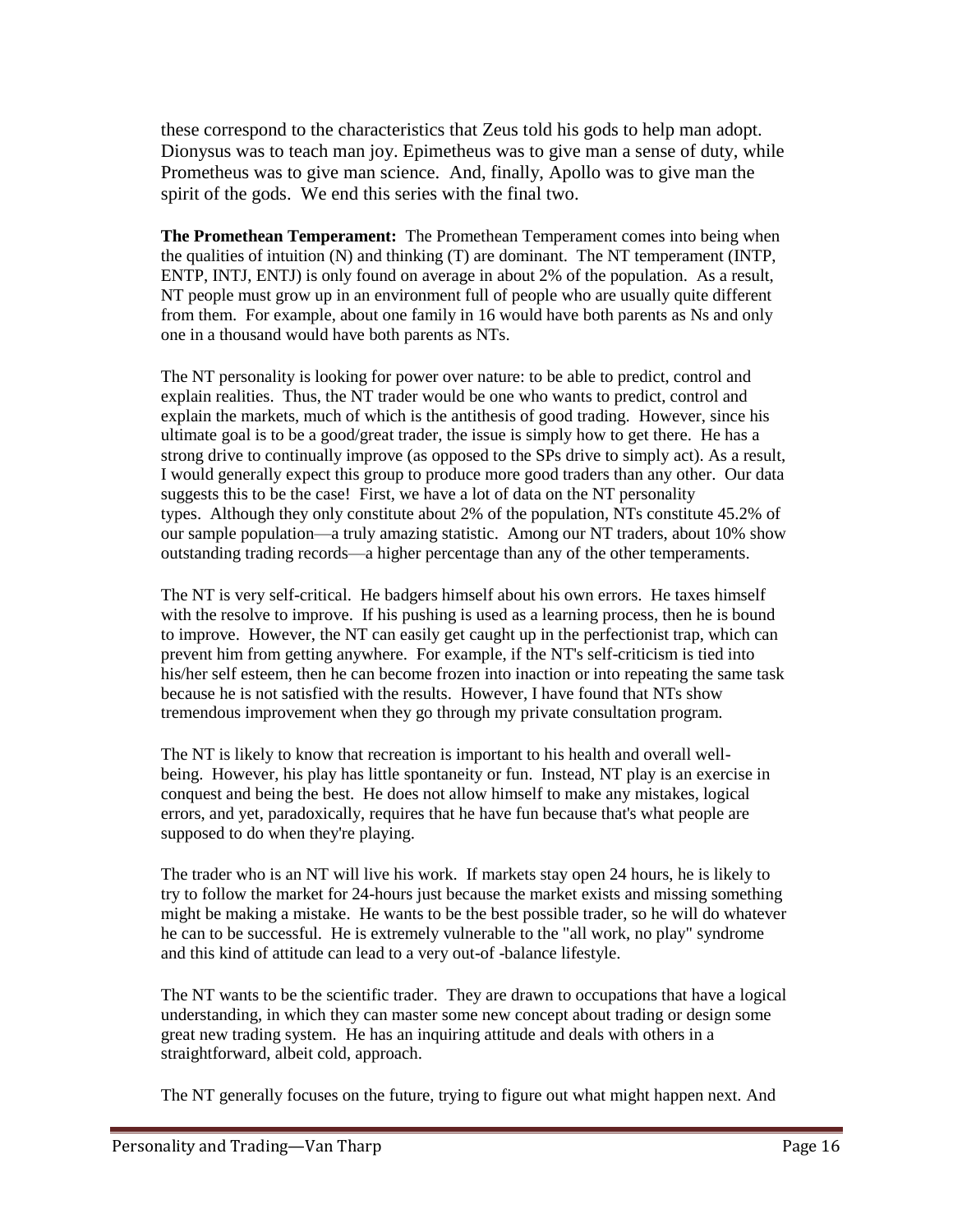once he masters a challenge, he is very likely to move on to another one. Why? Because his goal is competency in every field. Thus, his goal might be to achieve greatness in trading, but as soon as he receives it or thinks he has it, he is likely to move on to something else.

Record how comfortable you feel with the NT temperament by picking the most appropriate number below.

1 2 3 4 5 6 7

To develop NT skills, spend at least one day a week reading everything you can about the markets. Make a list of 50 ways you can improve your trading and then work diligently to adopt each of those ways.

**The Apollonian Temperament**. The Apollonian temperament involves a combination of intuition (N) and feeling (F). Apollo was the messenger of the gods and as such provides a direct link between man and the gods. Thus, NFs are involved in a search for selfactualization—a search for "being" and their mission in life. The NF is just trying to be himself, nothing more and nothing less. He is constantly wondering, "How can I be the kind of person I really am?" as he hungers for self-actualization, meaning and a unique identity.

The NF person wants authenticity and integrity. There must be no facade, no mask, no role-playing, no pretense, etc.—just genuine harmony with the inner experiences of the self. The NFs tend to be great persuaders as they form the majority of the world's writers, therapists and clergy. They love to transmit ideas and attitudes to others as they strive toward a vision of perfection.

NFs place a strong role on developing relationships—usually giving much more than he expects in return. And he is always willing to give strongly to it as long as he can get some sort of response in return.

The NF also has an extraordinary ability to appear to others what the other person wants them to be. Thus, they make great actors, as they take on each role completely. And the NF person does not mind that others see him as something other than what he is as they would only communicate who they really are to those with whom they have a very deep relationship.

Approximately 16% of our sample of traders are of the NF temperament. This is quite similar to the one to two percent thought to exist in the population at large. I would expect that NFs would probably enjoy participation in the market as a chance to learn about themselves. Our results tend to suggest that ENFs (whose focus for meaning is directed outward) tend to have above average trading records, whereas INFs (an inward directed focus toward meaning) tend to have below average trading records.

The NF person is future oriented, as is the NT, but his focus is on the possibilities in people in contrast to the NTs focus on possibilities in principles.

Record how comfortable you feel with the NF Temperament by picking the most